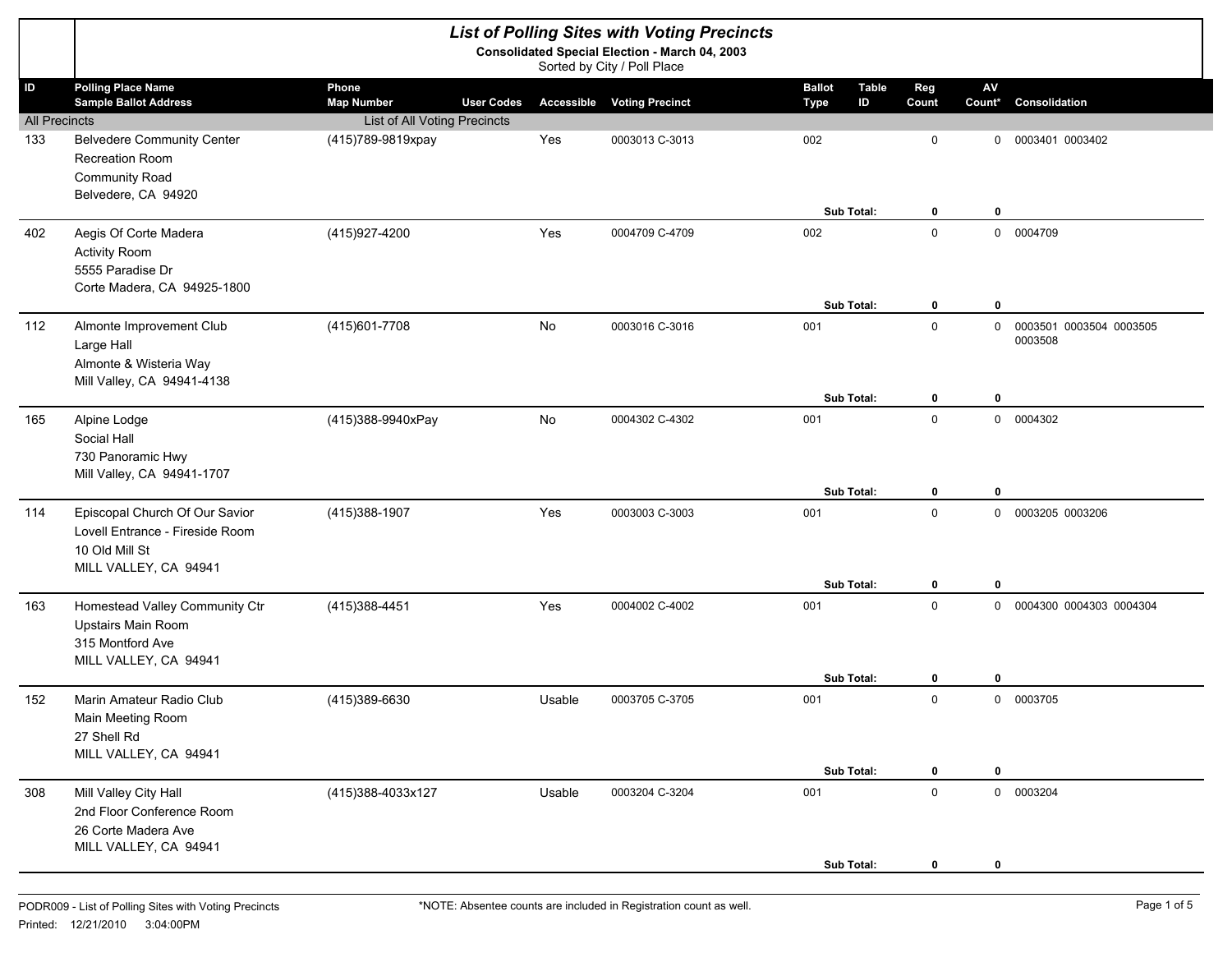| $\mathsf{ID}$        | <b>Polling Place Name</b><br><b>Sample Ballot Address</b> | Phone<br><b>Map Number</b>   | <b>User Codes</b> | Accessible | <b>Voting Precinct</b> | <b>Ballot</b><br><b>Type</b> | <b>Table</b><br>ID | Reg<br>Count | $\mathsf{AV}$<br>Count* | Consolidation              |
|----------------------|-----------------------------------------------------------|------------------------------|-------------------|------------|------------------------|------------------------------|--------------------|--------------|-------------------------|----------------------------|
| <b>All Precincts</b> |                                                           | List of All Voting Precincts |                   |            |                        |                              |                    |              |                         |                            |
| 396                  | Mill Valley Community Ctr                                 | (415) 383-1370               |                   | Yes        | 0003001 C-3001         | 001                          | $\mathbf{1}$       | $\mathbf 0$  | 0                       | 0003201 0003209            |
|                      | Forest Room                                               |                              |                   |            | 0003007 C-3007         | 001                          | $\overline{2}$     | $\mathbf 0$  | $\Omega$                | 0003215 0003217            |
|                      | 180 Camino Alto                                           |                              |                   |            |                        |                              |                    |              |                         |                            |
|                      | Mill Valley, CA 94941-4603                                |                              |                   |            |                        |                              |                    |              |                         |                            |
|                      |                                                           |                              |                   |            |                        |                              | Sub Total:         | 0            | $\mathbf 0$             |                            |
| 278                  | Our Lady Of Mt Carmel Church                              | (415)388-4190                |                   | No         | 0003004 C-3004         | 001                          | $\mathbf{1}$       | $\mathbf 0$  | $\mathbf 0$             | 0003208 0003210            |
|                      | O Brien Hall (use Church Park Lot)                        |                              |                   |            | 0003207 C-3207         | 001                          | $\overline{c}$     | $\mathbf 0$  | $\mathbf 0$             | 0003207                    |
|                      | 3 Oakdale Ave                                             |                              |                   |            |                        |                              |                    |              |                         |                            |
|                      | MILL VALLEY, CA 94941                                     |                              |                   |            |                        |                              |                    |              |                         |                            |
|                      |                                                           |                              |                   |            |                        |                              | Sub Total:         | 0            | $\mathbf 0$             |                            |
| 280                  | Park School                                               | (415)388-6059                |                   | No         | 0003005 C-3005         | 001                          | $\mathbf{1}$       | $\mathbf 0$  | 0                       | 0003211A 0003214           |
|                      | Multi-purpose Room                                        |                              |                   |            | 0003006 C-3006         | 001                          | $\overline{c}$     | $\mathbf 0$  | 0                       | 0003212 0003213            |
|                      | 360 E. Blithedale Ave                                     |                              |                   |            |                        |                              |                    |              |                         |                            |
|                      | Mill Valley, CA 94941-2140                                |                              |                   |            |                        |                              |                    |              |                         |                            |
|                      |                                                           |                              |                   |            |                        |                              | Sub Total:         | 0            | $\mathbf 0$             |                            |
| 310                  | Sewerage Agency Of So Marin                               | (415) 388-2402 17            |                   | Usable     | 0003002 C-3002         | 001                          |                    | $\mathbf 0$  | $\mathbf 0$             | 0003202 0003203            |
|                      | Conference Room                                           |                              |                   |            |                        |                              |                    |              |                         |                            |
|                      | 450 Sycamore Ave                                          |                              |                   |            |                        |                              |                    |              |                         |                            |
|                      | Mill Valley, CA 94941-2232                                |                              |                   |            |                        |                              |                    |              |                         |                            |
|                      |                                                           |                              |                   |            |                        |                              | Sub Total:         | 0            | $\mathbf 0$             |                            |
| 311                  | So Marin Fire Protection Dist                             | (415)388-8182                |                   | Yes        | 0003018 C-3018         | 001                          |                    | $\mathbf 0$  | $\mathbf 0$             | 0003701 0003703            |
|                      | <b>Training Room</b>                                      |                              |                   |            |                        |                              |                    |              |                         |                            |
|                      | 308 Reed Blvd                                             |                              |                   |            |                        |                              |                    |              |                         |                            |
|                      | MILL VALLEY, CA 94941                                     |                              |                   |            |                        |                              | Sub Total:         |              |                         |                            |
|                      |                                                           |                              |                   |            |                        |                              |                    | 0            | $\mathbf 0$             |                            |
| 153                  | <b>Strawberry Shores Office</b>                           | (415)383-6688                |                   | No         | 0003017 C-3017         | 001                          |                    | $\mathbf 0$  | $\mathbf 0$             | 0003700 0003706            |
|                      | Recreation Room                                           |                              |                   |            |                        |                              |                    |              |                         |                            |
|                      | 111 Seminary Dr.<br>MILL VALLEY, CA 94941                 |                              |                   |            |                        |                              |                    |              |                         |                            |
|                      |                                                           |                              |                   |            |                        |                              | Sub Total:         | 0            | $\mathbf 0$             |                            |
| 342                  | Tam Valley Community Ctr                                  | (415)383-3691                |                   | Usable     | 0003014 C-3014         | 001                          | $\mathbf{1}$       | $\mathsf 0$  | 0                       | 0003500 0003506 0003507    |
|                      | Main Auditorium Hall                                      |                              |                   |            | 0003015 C-3015         | 001                          | $\overline{2}$     | $\mathbf 0$  | 0                       | 0003502 0003503            |
|                      | 203 Marin Ave                                             |                              |                   |            |                        |                              |                    |              |                         |                            |
|                      | Mill Valley, CA 94941-4068                                |                              |                   |            |                        |                              |                    |              |                         |                            |
|                      |                                                           |                              |                   |            |                        |                              | Sub Total:         | 0            | 0                       |                            |
| 121                  | The Redwoods                                              | (415) 383-2741               |                   | Yes        | 0003216 C-3216         | 001                          |                    | 0            |                         | 0 0003216                  |
|                      | Auditorium                                                |                              |                   |            |                        |                              |                    |              |                         |                            |
|                      | 40 Camino Alto                                            |                              |                   |            |                        |                              |                    |              |                         |                            |
|                      | MILL VALLEY, CA 94941                                     |                              |                   |            |                        |                              |                    |              |                         |                            |
|                      |                                                           |                              |                   |            |                        |                              | Sub Total:         | 0            | 0                       |                            |
| 164                  | Muir Beach Community Center                               | (415)383-9969xPAY            |                   | Yes        | 0004003 C-4003         | 001                          |                    | $\mathsf 0$  | 0                       | 0004301A 0004301B 0004301C |
|                      | Main Meeting Room                                         |                              |                   |            |                        |                              |                    |              |                         | 0004301D 0004301E 0004301F |
|                      | 19 Seacape Dr                                             |                              |                   |            |                        |                              |                    |              |                         | 0004301G                   |
|                      | Muir Beach, CA 94965                                      |                              |                   |            |                        |                              |                    |              |                         |                            |
|                      |                                                           |                              |                   |            |                        |                              |                    |              |                         |                            |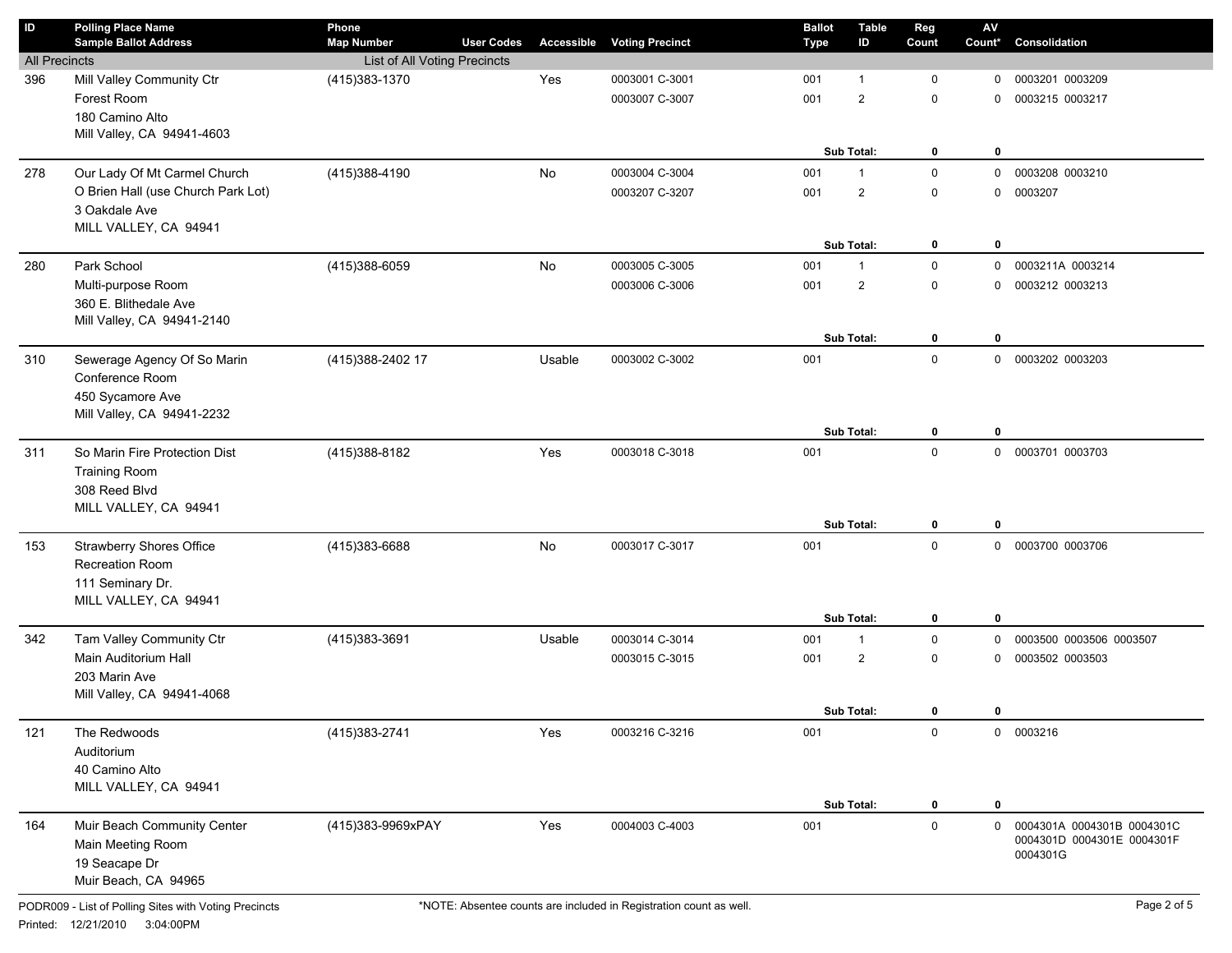| ID                   | <b>Polling Place Name</b><br><b>Sample Ballot Address</b> | Phone<br><b>Map Number</b>   | <b>User Codes</b> | Accessible | <b>Voting Precinct</b> | <b>Ballot</b><br><b>Type</b> | <b>Table</b><br>ID | Reg<br>Count | AV<br>Count* | Consolidation              |
|----------------------|-----------------------------------------------------------|------------------------------|-------------------|------------|------------------------|------------------------------|--------------------|--------------|--------------|----------------------------|
| <b>All Precincts</b> |                                                           | List of All Voting Precincts |                   |            |                        |                              |                    |              |              |                            |
|                      |                                                           |                              |                   |            |                        |                              | Sub Total:         | $\mathbf 0$  | $\mathbf 0$  |                            |
| 129                  | <b>Bel Aire School</b>                                    | (415) 388-7100               |                   | Usable     | 0003012 C-3012         | 002                          |                    | $\mathbf 0$  | 0            | 0003307B 0003307C          |
|                      | <b>Staff Developement Center</b>                          |                              |                   |            |                        |                              |                    |              |              |                            |
|                      | 277 Karen Way                                             |                              |                   |            |                        |                              |                    |              |              |                            |
|                      | TIBURON, CA 94920                                         |                              |                   |            |                        |                              | Sub Total:         | $\mathbf 0$  | $\mathbf{0}$ |                            |
| 124                  | Del Mar School                                            | (415)435-1468xschl           |                   | Yes        | 0003302 C-3302         | 002                          |                    | $\mathbf 0$  | 0            | 0003302                    |
|                      | P. E. Classroom                                           | Christine/ofc                |                   |            |                        |                              |                    |              |              |                            |
|                      | 105 Avenida Miraflores                                    |                              |                   |            |                        |                              |                    |              |              |                            |
|                      | Tiburon, CA 94920                                         |                              |                   |            |                        |                              |                    |              |              |                            |
|                      |                                                           |                              |                   |            |                        |                              | Sub Total:         | $\mathbf 0$  | $\mathbf 0$  |                            |
| 123                  | Shepherd Of Hills Lutheran Church                         | (415) 435-1528               |                   | Yes        | 0003008 C-3008         | 002                          |                    | $\mathbf 0$  | 0            | 0003301 0003800 0003801    |
|                      | Narthex                                                   |                              |                   |            |                        |                              |                    |              |              |                            |
|                      | 9 Shepherd Way<br>TIBURON, CA 94920                       |                              |                   |            |                        |                              |                    |              |              |                            |
|                      |                                                           |                              |                   |            |                        |                              | Sub Total:         | $\mathbf 0$  | $\mathbf 0$  |                            |
| 122                  | Tiburon Baptist Church                                    | (415)388-3900                |                   | Yes        | 0003009 C-3009         | 002                          | $\mathbf 1$        | $\mathbf{0}$ | 0            | 0003303 0003704D           |
|                      | Conference Room                                           |                              |                   |            | 0003020 C-3020         | 001                          | $\overline{2}$     | $\mathbf 0$  | $\Omega$     | 0003704A 0003704B 0003704C |
|                      | 445 Greenwood Beach Rd                                    |                              |                   |            |                        |                              |                    |              |              | 0003704E 0003704F 0003704G |
|                      | TIBURON, CA 94920                                         |                              |                   |            |                        |                              |                    |              |              |                            |
|                      |                                                           |                              |                   |            |                        |                              | Sub Total:         | $\mathbf 0$  | $\mathbf 0$  |                            |
| 335                  | <b>Tiburon Town Hall</b>                                  | (415) 435-7389               |                   | Yes        | 0003010 C-3010         | 002                          | $\overline{1}$     | $\mathbf 0$  | $\mathbf 0$  | 0003305 0003306            |
|                      | <b>Council Chambers</b>                                   |                              |                   |            | 0003304 C-3304         | 002                          | $\overline{2}$     | $\mathbf 0$  | $\mathbf 0$  | 0003304                    |
|                      | 1505 Tiburon Blvd                                         |                              |                   |            |                        |                              |                    |              |              |                            |
|                      | Tiburon, CA 94920                                         |                              |                   |            |                        |                              | Sub Total:         | 0            | 0            |                            |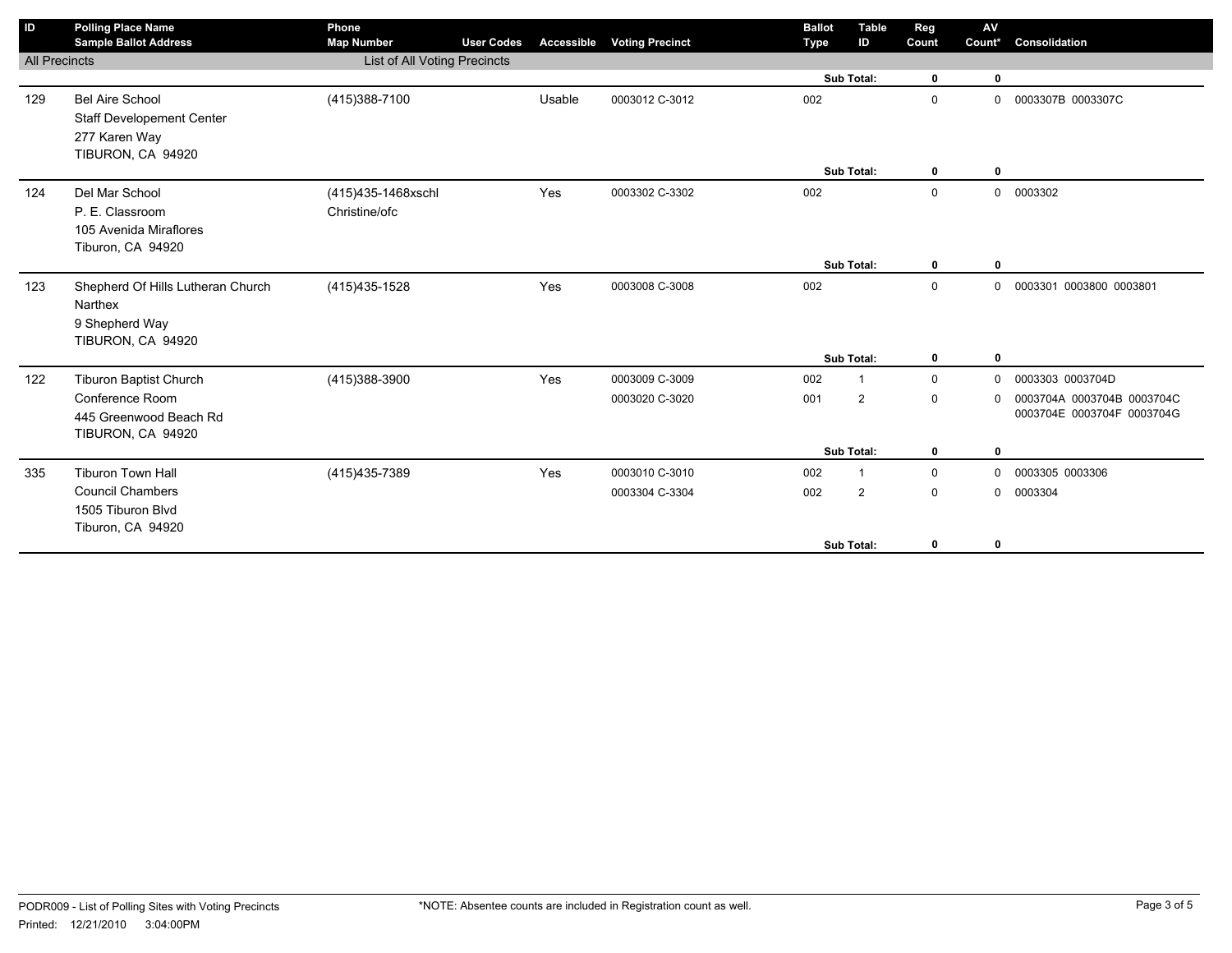| <b>ID</b> | <b>Polling Place Name</b><br><b>Sample Ballot Address</b> | <b>Phone</b><br><b>Map Number</b> |  | User Codes Accessible Voting Precinct | <b>Ballot</b><br><b>Type</b> | Table<br>ID | Reg<br>Count | <b>AV</b> | Count* Consolidation |
|-----------|-----------------------------------------------------------|-----------------------------------|--|---------------------------------------|------------------------------|-------------|--------------|-----------|----------------------|
|           | <b>Total Selected Poll Sites: 22</b>                      |                                   |  |                                       | <b>Grand Total:</b>          |             |              |           |                      |

**Total Selected Voting Precincts: 28**

**Total Unassigned Voting Precincts: 0**